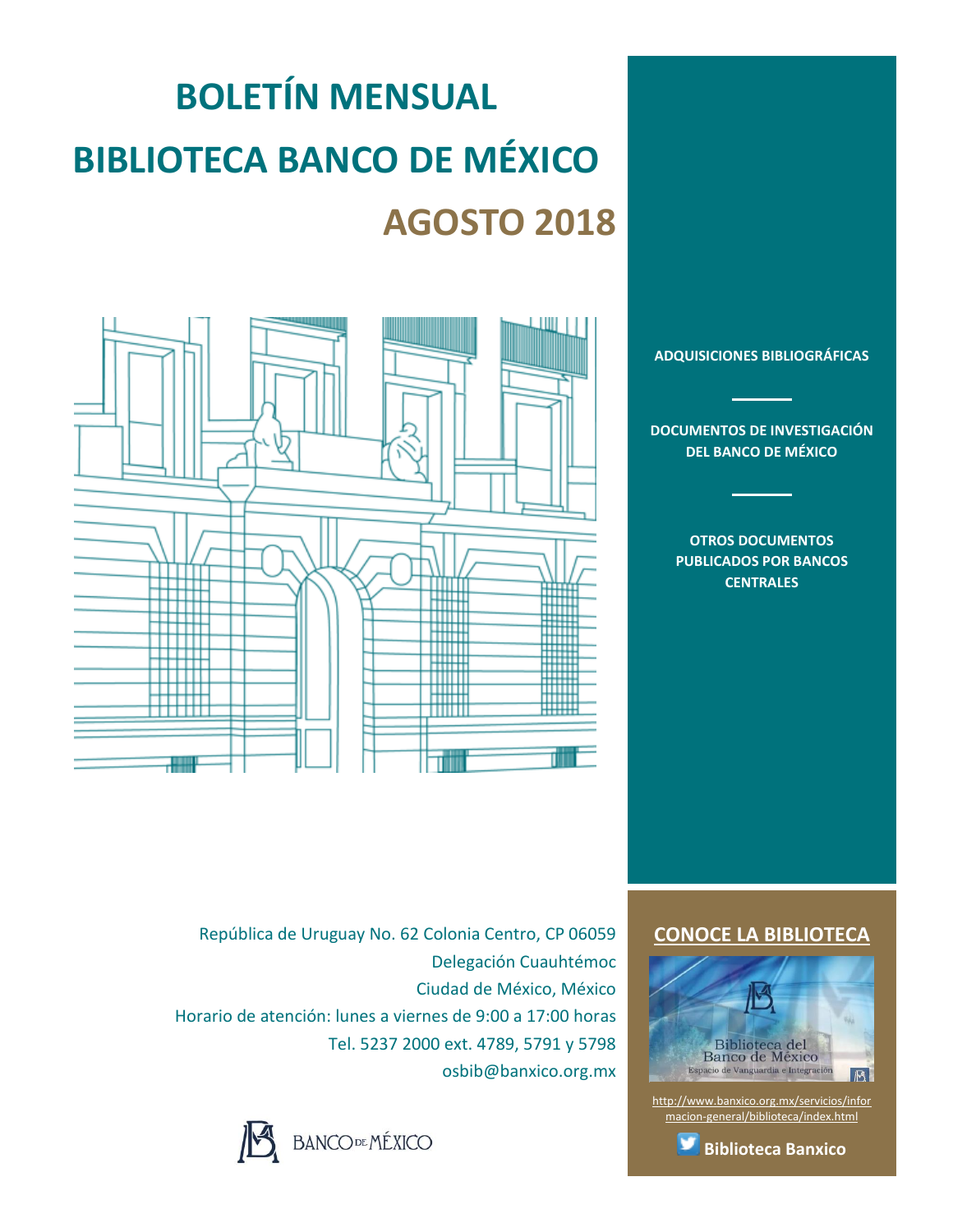<span id="page-1-0"></span>

| <b>ADQUISICIONES BIBLIOGRÁFICAS</b>                    |                                             |                                                                                   |
|--------------------------------------------------------|---------------------------------------------|-----------------------------------------------------------------------------------|
| <b>ECONOMÍA Y FINANZAS</b>                             |                                             |                                                                                   |
| <b>Foundations of modern</b>                           | Growth, employment, and poverty in          |                                                                                   |
| macroeconomics                                         | <b>Latin America</b>                        |                                                                                   |
| 2017                                                   | 2017                                        |                                                                                   |
| Heijdra Ben J.                                         | <b>Guillermo Cruces</b>                     |                                                                                   |
| Hedge funds: structure, strategies,<br>and performance | Political economy for public policy<br>2016 |                                                                                   |
| 2017                                                   | Ethan Bueno de Mesquita                     |                                                                                   |
| H. Kent Baker                                          |                                             |                                                                                   |
| <b>Greg Filbeck</b>                                    | <b>Regional economics</b><br>2016           | <b>ADQUISICIONES BIBLIOGRÁFICAS</b>                                               |
| Creditworthy: a history of consumer                    | Roberta Capello                             |                                                                                   |
| surveillance and financial identity in                 |                                             |                                                                                   |
| America                                                | Industrial organization: contemporary       | <b>DOCUMENTOS DE</b><br><b>INVESTIGACIÓN DEL BANCO DE</b>                         |
| 2017                                                   | theory and empirical applications           | <b>MÉXICO</b>                                                                     |
| Josh Lauer                                             | 2014                                        |                                                                                   |
|                                                        | Lynne Pepall                                |                                                                                   |
| R in finance and economics: a                          | Dan Richards                                |                                                                                   |
| beginner's guide                                       | George Norman                               | <b>OTROS DOCUMENTOS</b>                                                           |
| 2017                                                   |                                             | <b>PUBLICADOS POR BANCOS</b>                                                      |
| Abhay Kumar Singh                                      |                                             | <b>CENTRALES</b>                                                                  |
| David Edmund Allen                                     |                                             |                                                                                   |
|                                                        |                                             |                                                                                   |
| <b>COMERCIO</b>                                        |                                             |                                                                                   |
| The law and policy of the World                        | International trade negotiations and        |                                                                                   |
| Trade Organization : text, cases and<br>materials      | domestic politics:<br>2014                  |                                                                                   |
| 2017                                                   | Routledge                                   |                                                                                   |
| Peter Van den Bossche                                  |                                             |                                                                                   |
| Werner Zdouc                                           |                                             |                                                                                   |
|                                                        |                                             |                                                                                   |
| <b>MATEMÁTICAS</b>                                     |                                             |                                                                                   |
| A user's guide to measure theoretic                    |                                             |                                                                                   |
| probability                                            |                                             | <b>CONOCE LA BIBLIOTECA</b>                                                       |
| 2002                                                   |                                             |                                                                                   |
| David Pollard                                          |                                             |                                                                                   |
|                                                        |                                             |                                                                                   |
| <b>CIENCIAS DE LA COMPUTACIÓN</b>                      |                                             |                                                                                   |
| Inequality: what everyone needs to                     |                                             | Biblioteca del<br>Banco de México                                                 |
| know<br>2016                                           |                                             | Espacio de Vanguardia e Integración<br>B                                          |
| James K. Galbraith                                     | <b>CONSULTA EL CATÁLOGO DE LA</b>           | http://www.banxico.org.mx/servicios/inform<br>acion-general/biblioteca/index.html |
|                                                        | <b>BIBLIOTECA</b>                           |                                                                                   |
|                                                        |                                             | <b>Biblioteca Banxico</b>                                                         |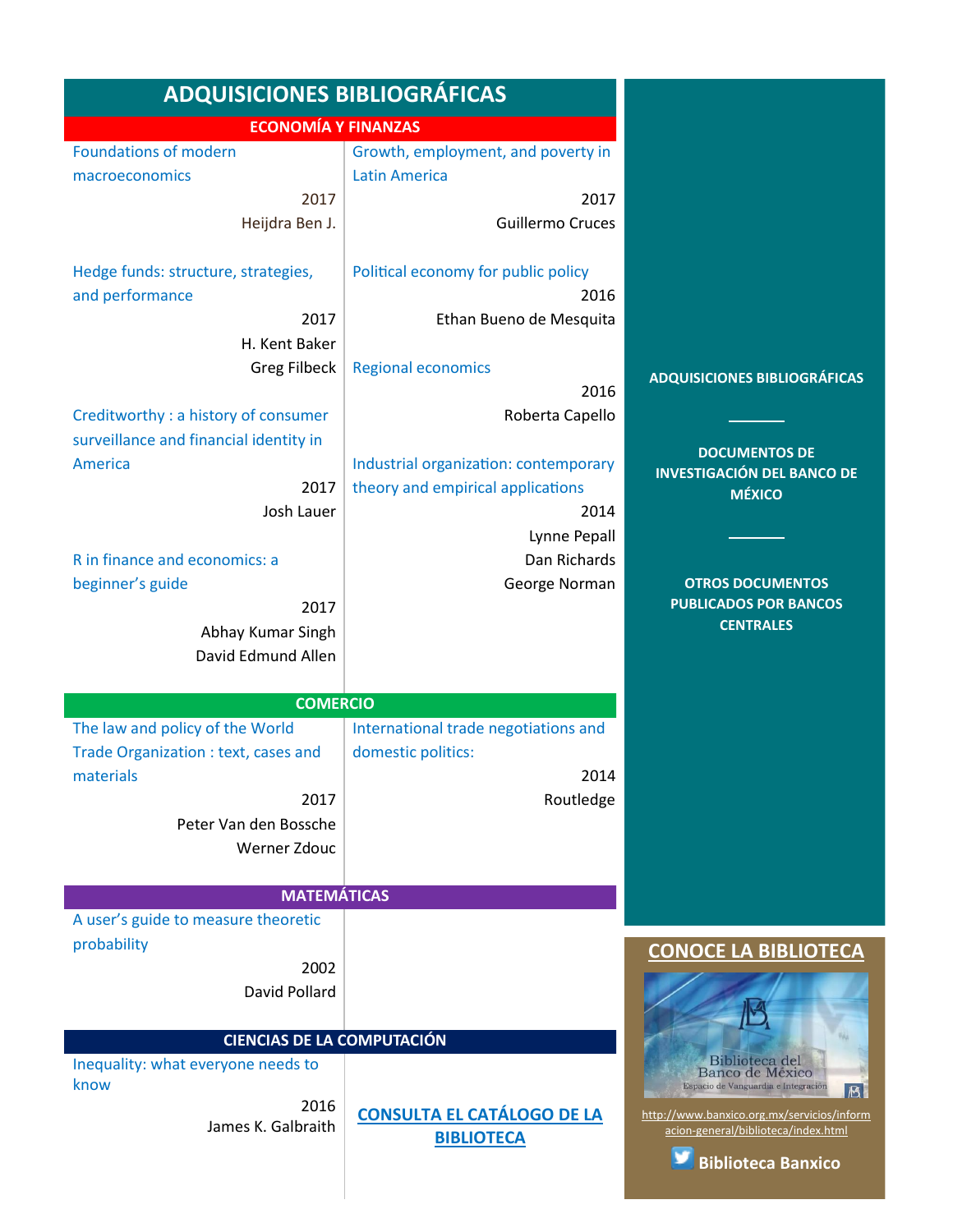<span id="page-2-0"></span>

| <b>DOCUMENTOS DE INVESTIGACIÓN DEL BANCO DE</b><br><b>MÉXICO</b>                                                                                               |                                                             |                                                                                                                                                               |
|----------------------------------------------------------------------------------------------------------------------------------------------------------------|-------------------------------------------------------------|---------------------------------------------------------------------------------------------------------------------------------------------------------------|
| Medición de la actividad económica<br>en las principales zonas turísticas de<br>playa en México a través de la<br>luminosidad fotografiada desde el<br>espacio |                                                             |                                                                                                                                                               |
| 2018-10                                                                                                                                                        |                                                             |                                                                                                                                                               |
| <b>Irving Llamosas Rosas</b>                                                                                                                                   |                                                             |                                                                                                                                                               |
| Erick Rangel González                                                                                                                                          |                                                             |                                                                                                                                                               |
| Maritza San0doval                                                                                                                                              |                                                             |                                                                                                                                                               |
|                                                                                                                                                                |                                                             | <b>ADQUISICIONES BIBLIOGRÁFICAS</b>                                                                                                                           |
|                                                                                                                                                                |                                                             |                                                                                                                                                               |
|                                                                                                                                                                |                                                             | <b>DOCUMENTOS DE INVESTIGACIÓN</b><br><b>DEL BANCO DE MÉXICO</b>                                                                                              |
|                                                                                                                                                                |                                                             | <b>OTROS DOCUMENTOS</b>                                                                                                                                       |
|                                                                                                                                                                |                                                             | <b>PUBLICADOS POR BANCOS</b><br><b>CENTRALES</b>                                                                                                              |
|                                                                                                                                                                |                                                             |                                                                                                                                                               |
|                                                                                                                                                                |                                                             |                                                                                                                                                               |
|                                                                                                                                                                |                                                             |                                                                                                                                                               |
|                                                                                                                                                                |                                                             | <b>CONOCE LA BIBLIOTECA</b>                                                                                                                                   |
|                                                                                                                                                                | <b>VER DOCUMENTOS DE</b><br><b>INVESTIGACIÓN ANTERIORES</b> | Biblioteca del<br>Banco de México<br>Espacio de Vanguardia e Integración<br>http://www.banxico.org.mx/servicios/infor<br>macion-general/biblioteca/index.html |
|                                                                                                                                                                |                                                             | <b>Biblioteca Banxico</b>                                                                                                                                     |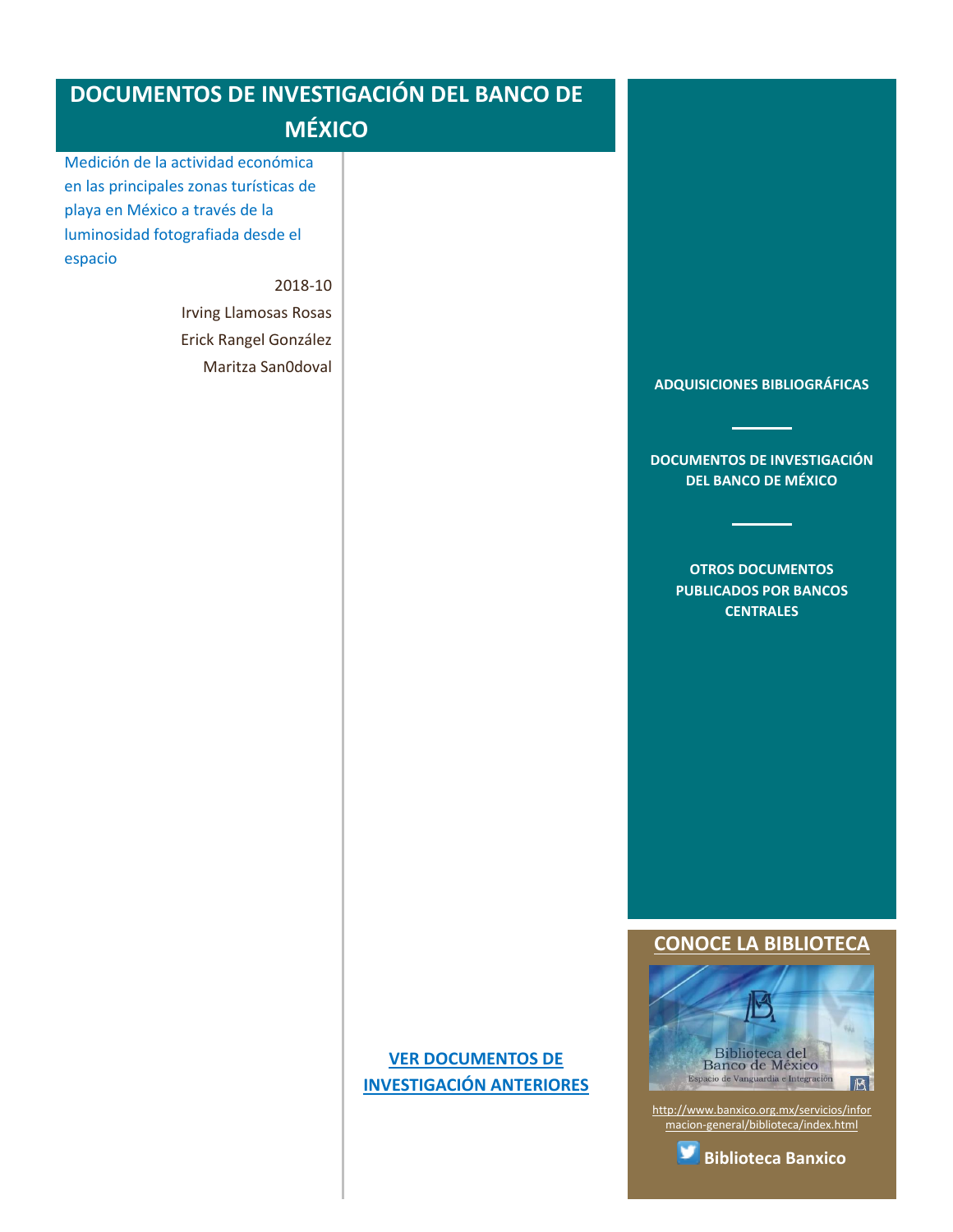# <span id="page-3-0"></span>**OTROS DOCUMENTOS PUBLICADOS POR BANCOS**

# **CENTRALES**

[European banks after the global financial crisis:](#page-11-0)  [peak accumulated losses, twin crises and](#page-11-0)  [business models](#page-11-0)

> 2018 Leo de Haan Jan Kakes

[Optimal capital taxation revisited](#page-11-0)

2018 V. V. Chari Juan Pablo Nicolini Pedro Teles

#### [Offshore profit shifting and domestic](#page-11-0)  [productivity measurement](#page-11-0)

2018 Fatih Guvenen Raymond J. Mataloni Jr. Dylan G. Rassier Kim J. Ruhl

#### [The impact of the global financial safety net on](#page-11-0)  [emerging market bond spreads](#page-11-0)

2018 Jenny Kilp Vafa Anvari Samantha Springfield Crystal Roberts

#### [Bank profitability and economic growth](#page-11-0)

2018 Paul-Olivier Klein Laurent Weill

[Credit shocks, employment protection, and](#page-11-0)  [growth: firm-level evidence from Spain](#page-11-0)

> 2018 Luc Laeven Peter McAdam Alexander Popov

[Fiscal policies in the euro area: revisiting the](#page-12-0)  [size of spillovers](#page-12-0)

2018 Mario Alloza Pablo Burriel Javier J. Pérez

[Extraction of inflation expectations from](#page-12-1)  [financial instruments in Latin America](#page-12-1)

> 2018 Alberto Fuertes Ricardo Gimeno José Manuel Marqués

[Replacement hiring and the productivity-wage](#page-12-2)  [gap](#page-12-2) 2018

Sushant Acharya Shu Lin Wee [Uncertainty and hyperinflation: European](#page-12-3)  [inflation dynamics after World War I](#page-12-3)

> 2018 Jose A. Lopez Kris James Mitchener

> > Andrew K. Rose Mark M. Spiegel

[Why have negative nominal interest rates](#page-12-4)  [had such a small effect on bank](#page-12-4)  [performance? Cross country evidence](#page-12-4) 2018 Jose A. Lopez

[The money view versus the credit view](#page-12-5)

2018 Sarah S. Baker David López-Salido Edward Nelson

#### [Financial heterogeneity and monetary union](#page-13-0)

2018 Simon Gilchrist Raphael Schoenle Jae Sim Egon Zakrajsek

#### [Fiscal stimulus with learning-by-doing](#page-13-1)

2018 Antonello d'Alessandro Giulio Fella Leonardo Melosi

#### [Can wealth explain neighborhood sorting by](#page-13-2)  [race and income?](#page-13-2)

2018 Dionissi Aliprantis Daniel R. Carroll Eric R. Young

#### [Structural policies in the euro area](#page-13-3)

2018 Klaus Masuch Robert Anderton Ralph Setzer Nicholai Benalal

[The rise of shadow banking : evidence from](#page-13-4)  [capital regulation](#page-13-4)

> 2018 Rustom M. Irani Raymakal Iyer Ralf R. Meisenzahl José-Luis Peydró

[Leverage limits and bank risk: new evidence](#page-13-5)  [on an old question](#page-13-5)

> 2018 Dong Beom Choi Michael R. Holcomb Donald P. Morgan

#### **[ADQUISICIONES BIBLIOGRÁFICAS](#page-1-0)**

**[DOCUMENTOS DE INVESTIGACIÓN](#page-2-0)  [DEL BANCO DE MÉXICO](#page-2-0)**

#### **[OTROS DOCUMENTOS](#page-3-0)  [PUBLICADOS POR BANCOS](#page-3-0)  [CENTRALES](#page-3-0)**

## **[CONOCE LA BIBLIOTECA](http://www.banxico.org.mx/servicios/informacion-general/biblioteca/index.html)**



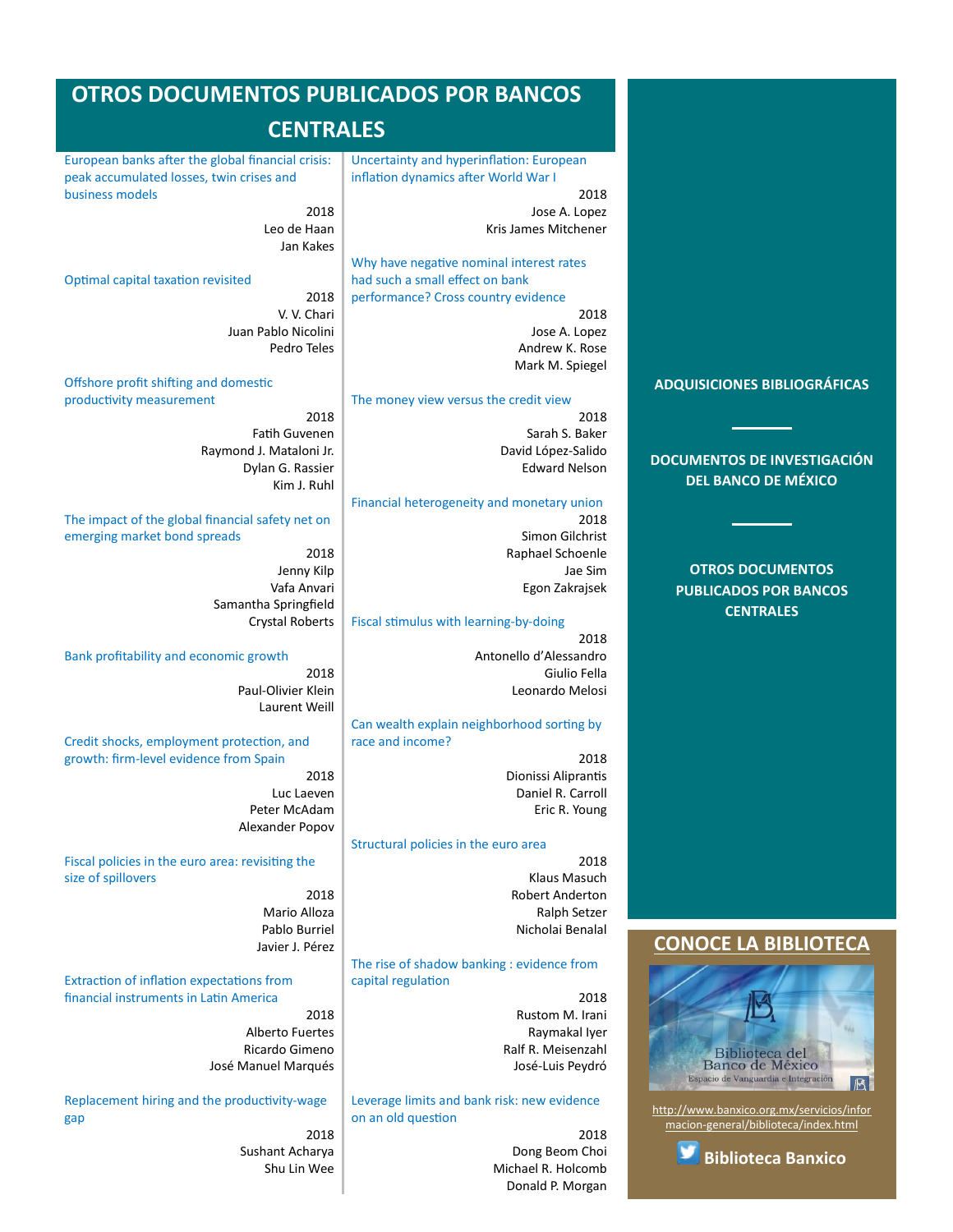**ECONOMÍA Y FINANZAS**



<span id="page-4-0"></span>Foundations of modern macroeconomics Ben J. Heijdra Oxford University, 2017 **Clasificación: 339 H465 2017**

#### [Solicítalo aquí](mailto:osbib@banxico.org.mx?subject=+Solicito%20el%20siguiente%20material&body=Solicito%20en%20préstamo%20el%20siguiente%20título%20%22Foundations%20of%20modern%20macroeconomics%22%20con%20clasificación%20339%20H465%202017)

#### Resumen:

The study of macroeconomics can seem a daunting project. The field is complex and sometimes poorly defined and there are a variety of competing approaches. It is easy for the senior bachelor and starting master student to get lost in the forest of macroeconomics and the mathematics it uses extensively. Foundations of Modern Macroeconomics is a guide book for the interested and ambitious student. Nonpartisan in its approach, it deals with all the major topics, summarising the important approaches and providing the reader with a coherent angle on all aspects of macroeconomic thought. Each chapter deals with a separate area of macroeconomics, and each contains a summary section of key points and a further reading list. Using nothing more than undergraduate mathematical skills, it takes the student from basic IS-LM style macro models to the state of the art literature on Dynamic Stochastic General Equilibrium, explaining the mathematical tricks used where they are first introduced. Fully updated and substantially revised, this third edition of Foundations of Modern Macroeconomics now includes brand new chapters covering highly topical subjects such as dynamic programming, competitive risk sharing equilibria and the New Keynesian DSGE approach.



<span id="page-4-1"></span>Hedge funds: structure, strategies, and performance Edited by H. Kent Baker and Greg Filbeck Oxford University, 2017 **Clasificación: 332.64524 H453**

#### [Solicítalo aquí](mailto:osbib@banxico.org.mx?subject=+Solicito%20el%20siguiente%20material&body=Solicito%20en%20préstamo%20el%20siguiente%20título%20%22Hedge%20funds%22%20con%20clasificación%20332.64524%20H453)

#### Resumen:

Hedge Funds: Structure, Strategies, and Performance provides a synthesis of the theoretical and empirical literature on this intriguing, complex, and frequently misunderstood topic. The book dispels some common misconceptions of hedge funds, showing that they are not a monolithic asset class but pursue highly diverse strategies. Furthermore, not all hedge funds are unusually risky, excessively leveraged, invest only in illiquid asses, attempt to profit from short-term market movements, or only benefit hedge fund managers due to their high fees. Among the core issues addressed are how hedge funds are structured and how they work, hedge fund strategies, leading issues in this investment, and the latest trends and developments. The authors examine hedge funds from a range of perspectives, and from the theoretical to the practical. The book explores the background, organization, and economics of hedge funds, as well as their structure. A key part is the diverse investment strategies hedge funds follow, for example some are activists, others focusing on relative value, and all have views on managing risk. The book examines various ways to evaluate hedge fund performance, and enhances understanding of their regulatory environment.

**[ADQUISICIONES BIBLIOGRÁFICAS](#page-1-0)**

**[DOCUMENTOS DE INVESTIGACIÓN](#page-2-0)  [DEL BANCO DE MÉXICO](#page-2-0)**

> **[OTROS DOCUMENTOS](#page-3-0)  [PUBLICADOS POR BANCOS](#page-3-0)  [CENTRALES](#page-3-0)**

### **[CONOCE LA BIBLIOTECA](http://www.banxico.org.mx/servicios/informacion-general/biblioteca/index.html)**



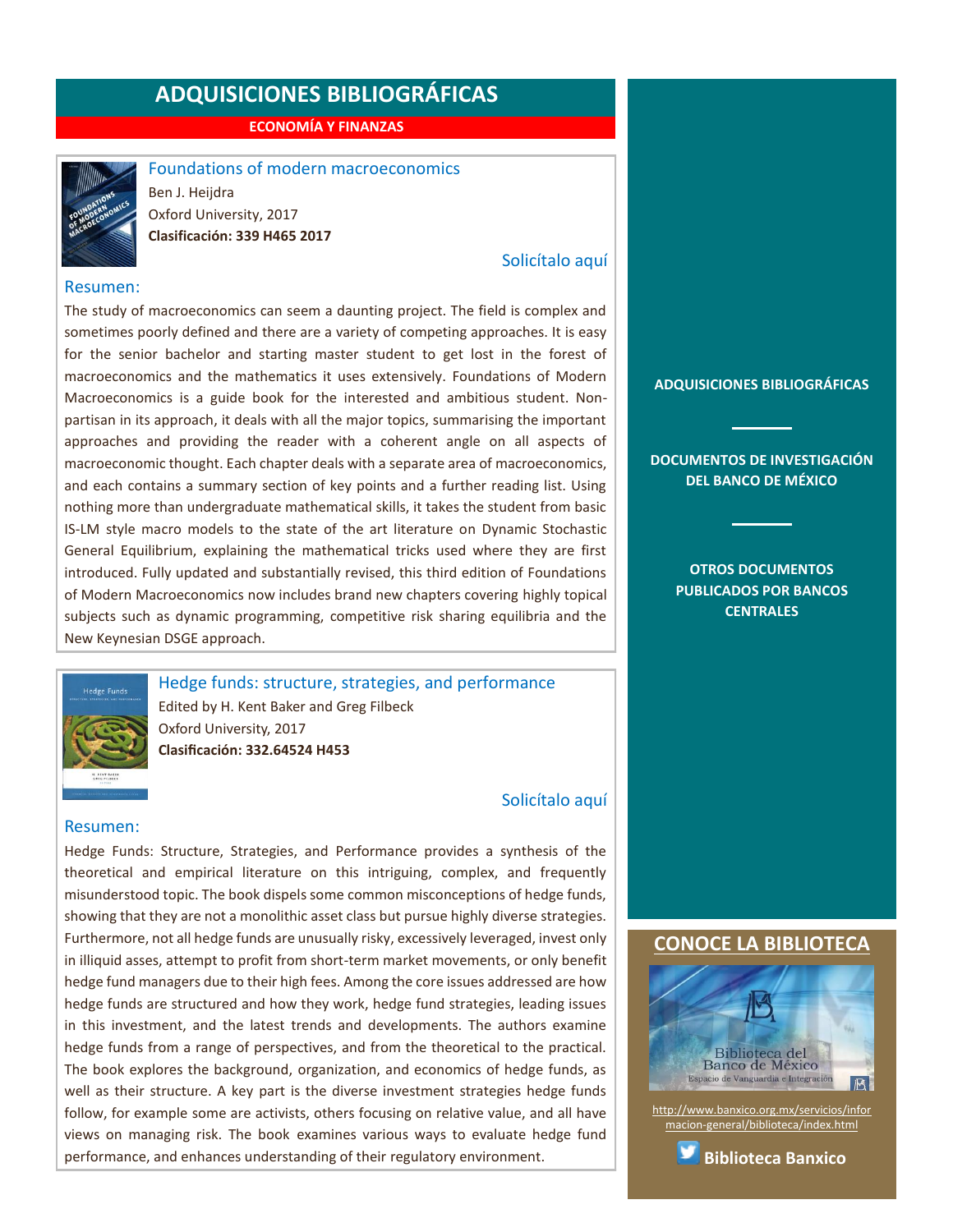**ECONOMÍA Y FINANZAS**



<span id="page-5-0"></span>Creditworthy: a history of consumer surveillance and financial identity in America Josh Lauer Columbia University, 2017 **Clasificación: 332.70973 L372**

#### [Solicítalo aquí](mailto:osbib@banxico.org.mx?subject=+Solicito%20el%20siguiente%20material&body=Solicito%20en%20préstamo%20el%20siguiente%20título%20%22Creditworthy%22%20con%20clasificación%20332.70973%20L372)

#### Resumen:

The first consumer credit bureaus appeared in the 1870s and quickly amassed huge archives of deeply personal information. Today, the three leading credit bureaus are among the most powerful institutions in modern life—yet we know almost nothing about them. Experian, Equifax, and TransUnion are multi-billion-dollar corporations that track our movements, spending behavior, and financial status. This data is used to predict our riskiness as borrowers and to judge our trustworthiness and value in a broad array of contexts, from insurance and marketing to employment and housing. In Creditworthy, the first comprehensive history of this crucial American institution, Josh Lauer explores the evolution of credit reporting from its nineteenth-century origins to the rise of the modern consumer data industry. By revealing the sophistication of early credit reporting networks, Creditworthy highlights the leading role that commercial surveillance has played—ahead of state surveillance systems—in monitoring the economic lives of Americans. Lauer charts how credit reporting grew from an industry that relied on personal knowledge of consumers to one that employs sophisticated algorithms to determine a person's trustworthiness. Ultimately, Lauer argues that by converting individual reputations into brief written reports—and, later, credit ratings and credit scores—credit bureaus did something more profound: they invented the modern concept of financial identity. Creditworthy reminds us that creditworthiness is never just about economic "facts". It is fundamentally concerned with—and determines—our social standing as an honest, reliable, profit-generating person.



<span id="page-5-1"></span>R in finance and economics: a beginner's guide Abhay Kumar Singh, David Edmund Allen World Scientific, 2017 **Clasificación: 330.02855133 S617** 

[Solicítalo aquí](mailto:osbib@banxico.org.mx?subject=+Solicito%20el%20siguiente%20material&body=Solicito%20en%20préstamo%20el%20siguiente%20título%20%22R%20in%20finance%20and%20economics%22%20con%20clasificación%20330.02855133%20S617)

#### Resumen:

This book provides an introduction to the statistical software R and its application with an empirical approach in finance and economics. It is specifically targeted towards undergraduate and graduate students. It provides beginner-level introduction to R using RStudio and reproducible research examples. It will enable students to use R for data cleaning, data visualization and quantitative model building using statistical methods like linear regression, econometrics (GARCH etc), Copulas, etc. Moreover, the book demonstrates latest research methods with applications featuring linear regression, quantile regression, panel regression, econometrics, dependence modelling, etc. using a range of data sets and examples.

#### **[ADQUISICIONES BIBLIOGRÁFICAS](#page-1-0)**

**[DOCUMENTOS DE INVESTIGACIÓN](#page-2-0)  [DEL BANCO DE MÉXICO](#page-2-0)**

> **[OTROS DOCUMENTOS](#page-3-0)  [PUBLICADOS POR BANCOS](#page-3-0)  [CENTRALES](#page-3-0)**

### **CONOCE LA BIBLIOTEC**



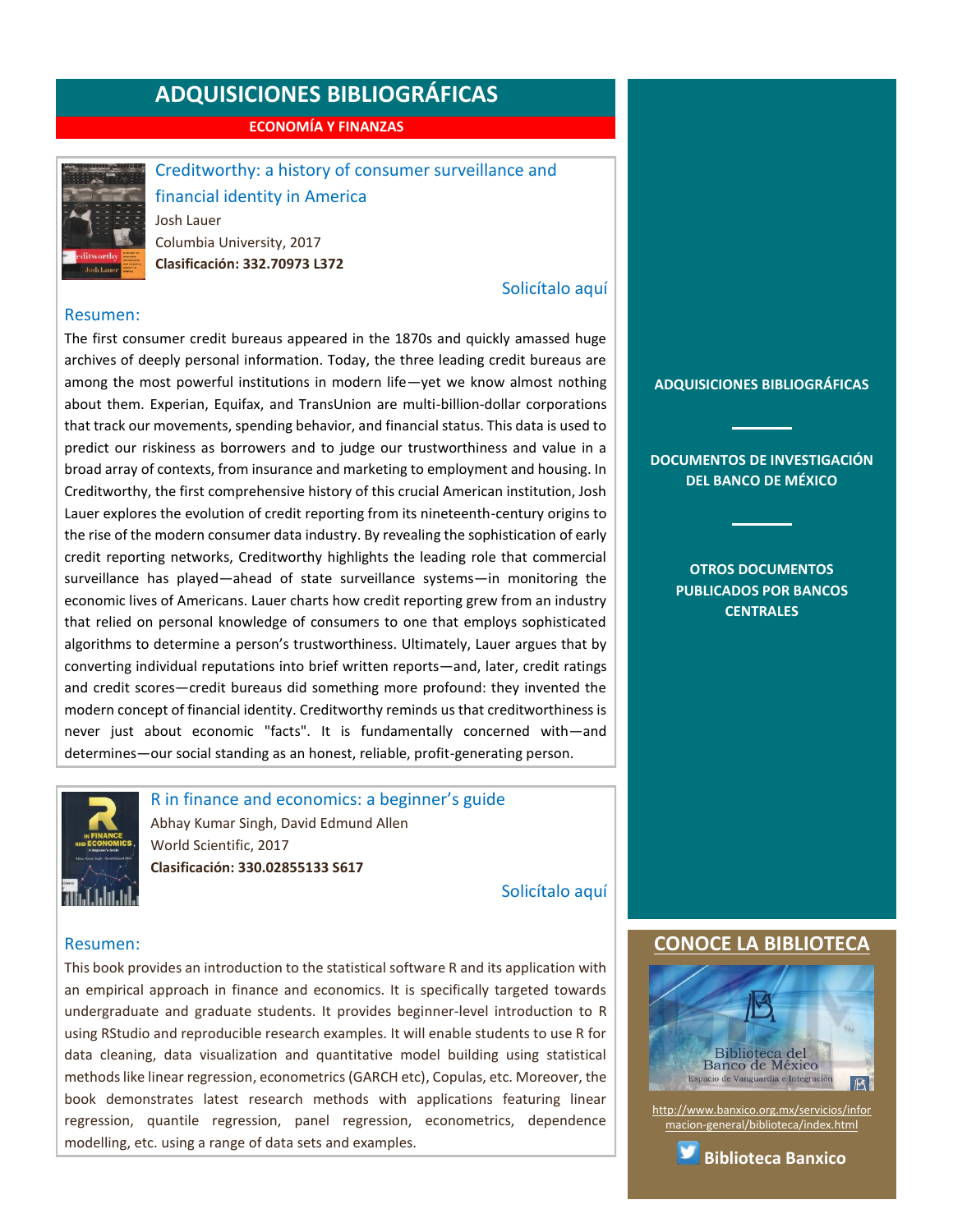**ECONOMÍA Y FINANZAS**



#### <span id="page-6-0"></span>Growth, employment, and poverty in Latin America

Guillermo Cruces Oxford University, 2017 **Clasificación: 338.98 G884**

#### [Solicítalo aquí](mailto:osbib@banxico.org.mx?subject=+Solicito%20el%20siguiente%20material&body=Solicito%20en%20préstamo%20el%20siguiente%20título%20%22Growth,%20employment,%20and%20poverty%20in%20Latin%20America%22%20con%20clasificación%20338.98%20G884)

#### Resumen:

This book examines the links between economic growth, changing employment conditions, and the reduction of poverty in Latin America in the 2000s. Our analysis answers the following broad questions: Has economic growth resulted in gains in standards of living and reductions in poverty via improved labour market conditions in Latin America in the 2000s, and have these improvements halted or been reversed since the international crisis of 2008? How do the rate and character of economic growth, changes in the various employment and earnings indicators, and changes in poverty and inequality indicators relate to each other? Our contribution is an in-depth study of the multi-pronged growth-employment-poverty nexus based on a large number of labour market indicators (twelve employment and earnings indicators and four poverty and inequality indicators) for a large number of Latin American countries (sixteen of them). The book presents a positive and hopeful set of findings for the period 2000 to 2012/13. Economic growth took place and brought about improvements in almost all labour market indicators and consequent reductions in poverty rates. But not all improvements were equal in size or caused by the same things. Some macroeconomic factors were associated with changes in labour market conditions, some of them always in the welfare-improving direction and some others always in the welfare-reducing direction.

<span id="page-6-1"></span>Political economy for public policy

**ECONOMY** FOR PUBLIC **POLICY** 

**POLITICAL** 

Ethan Bueno de Mesquita Princeton University, 2016 **Clasificación: 330 B928**

#### [Solicítalo aquí](mailto:osbib@banxico.org.mx?subject=+Solicito%20el%20siguiente%20material&body=Solicito%20en%20préstamo%20el%20siguiente%20título%20%22Political%20economy%20for%20public%20policy%22%20con%20clasificación%20330%20B928)

#### Resumen:

This textbook uses modern political economy to introduce students of political science, government, economics, and public policy to the politics of the policymaking process. The book's distinct political economy approach has two virtues. By developing general principles for thinking about policymaking, it can be applied across a range of issue areas. It also unifies the policy curriculum, offering coherence to standard methods for teaching economics and statistics, and drawing connections between fields. The book begins by exploring the normative foundations of policymaking political theory, social choice theory, and the Paretian and utilitarian underpinnings of policy analysis. It then introduces game theoretic models of social dilemmas externalities, coordination problems, and commitment problems—that create opportunities for policy to improve social welfare. Finally, it shows how the political process creates technological and incentive constraints on government that shape policy outcomes. Throughout, concepts and models are illustrated and reinforced with discussions of empirical evidence and case studies.

**[ADQUISICIONES BIBLIOGRÁFICAS](#page-1-0)**

**[DOCUMENTOS DE INVESTIGACIÓN](#page-2-0)  [DEL BANCO DE MÉXICO](#page-2-0)**

> **[OTROS DOCUMENTOS](#page-3-0)  [PUBLICADOS POR BANCOS](#page-3-0)  [CENTRALES](#page-3-0)**

#### **[CONOCE LA BIBLIOTECA](http://www.banxico.org.mx/servicios/informacion-general/biblioteca/index.html)**



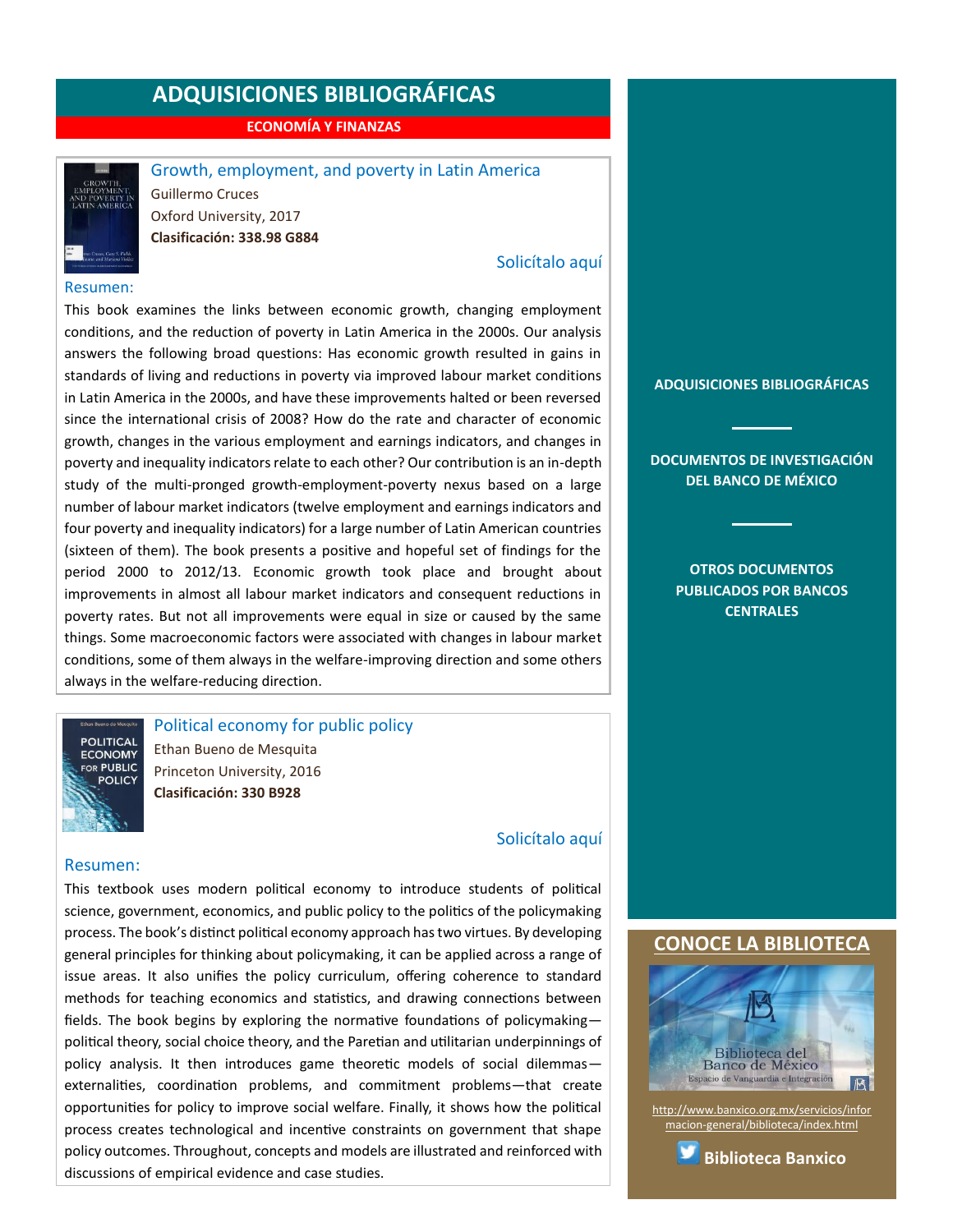**ECONOMÍA Y FINANZAS**



<span id="page-7-0"></span>Regional economics

Roberta Capello Routledge, 2016 **Clasificación: 338.9 C238 2016**

#### [Solicítalo aquí](mailto:osbib@banxico.org.mx?subject=+Solicito%20el%20siguiente%20material&body=Solicito%20en%20préstamo%20el%20siguiente%20título%20%22Regional%20economics%22%20con%20clasificación%20338.9%20C238%202016)

#### Resumen:

The second edition of Regional Economics provides a comprehensive and up-to-date treatment of regional economics. This fully revised edition includes key theoretical developments of the last ten years. Topics included span from the earliest location theories to the most recent regional growth theories. It is also is also enriched by the recent debate on smart specialization strategies recently developed by the EU for the design of new cohesion policies. Key elements covered in the new edition include: proximity and innovation theories; the concept of territorial capital; the debate on the role of agglomeration economies in urban growth. This textbook is for undergraduate students in regional and urban economics as well as spatial planning courses.



# <span id="page-7-1"></span>Industrial organization: contemporary theory and empirical applications

Lynne Pepall, Dan Richards, George Norman Wiley, 2014 **Clasificación: 658.1 P421 2014**

[Solicítalo aquí](mailto:osbib@banxico.org.mx?subject=+Solicito%20el%20siguiente%20material&body=Solicito%20en%20préstamo%20el%20siguiente%20título%20%22Industrial%20organization%22%20con%20clasificación%20658.1%20P421%202014)

#### Resumen:

Pepall's Industrial Organization: Contemporary Theory and Empirical Applications, 5th Edition offers an accessible text in which topics are organized in a manner that motivates and facilitates progression from one chapter to the next. It serves as a complete, but concise, introduction to modern industrial economics. The text uniquely uses the tools of game theory, information economics, contracting issues, and practical examples to examine multiple facets of industrial organization. The fifth edition is more broadly accessible, balancing the tension between making modern industrial analysis accessible while also presenting the formal abstract modeling that gives the analysis its power. The more overtly mathematical content is presented in the Contemporary Industrial Organization text (aimed at the top tier universities) while this Fifth Edition will less mathematical (aimed at a wider range of four-year colleges and state universities.

#### **[ADQUISICIONES BIBLIOGRÁFICAS](#page-1-0)**

**[DOCUMENTOS DE INVESTIGACIÓN](#page-2-0)  [DEL BANCO DE MÉXICO](#page-2-0)**

> **[OTROS DOCUMENTOS](#page-3-0)  [PUBLICADOS POR BANCOS](#page-3-0)  [CENTRALES](#page-3-0)**

#### **[CONOCE LA BIBLIOTECA](http://www.banxico.org.mx/servicios/informacion-general/biblioteca/index.html)**



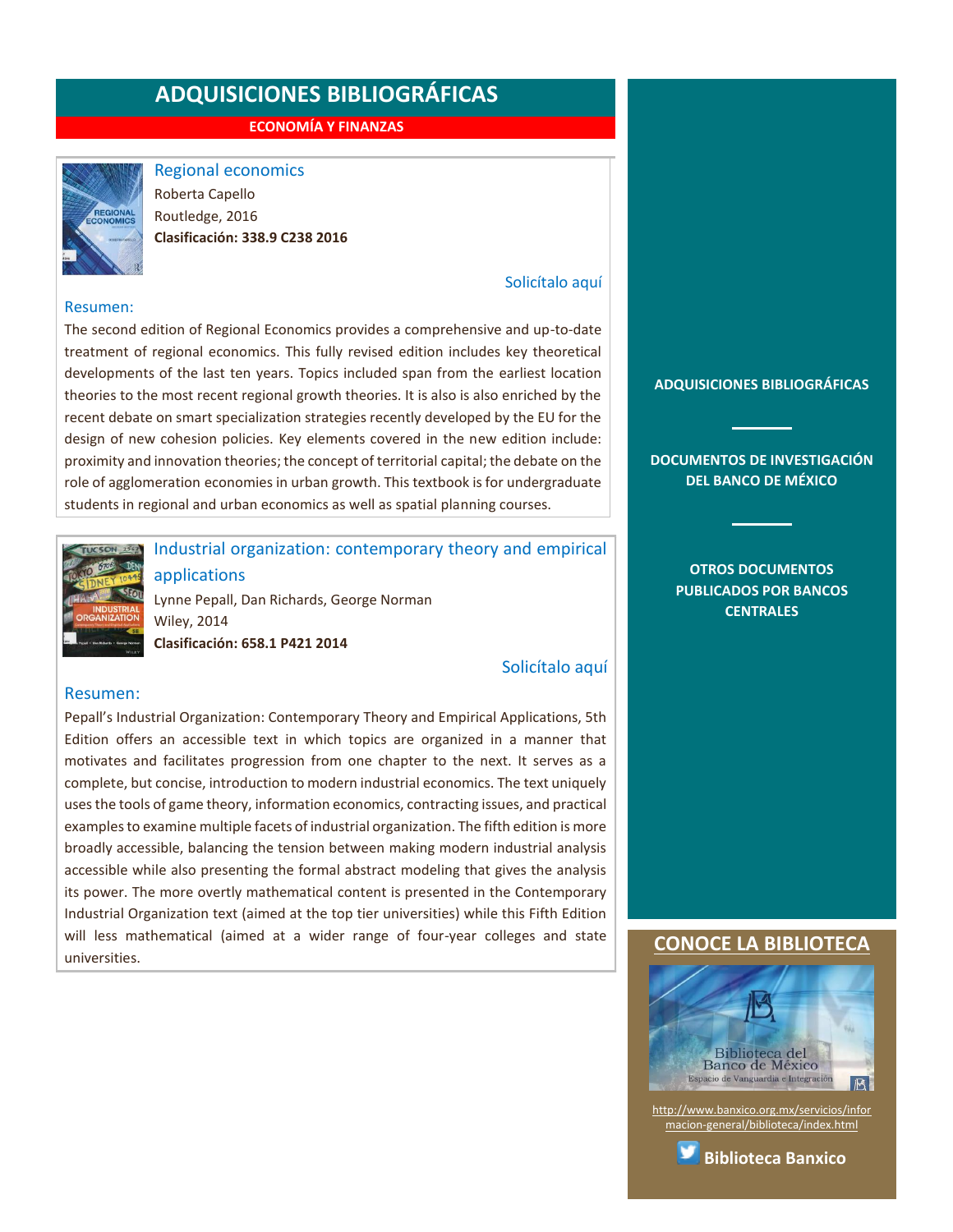**COMERCIO**



### <span id="page-8-0"></span>The law and policy of the World Trade Organization : text,

cases and materials Peter Van den Bossche and Werner Zdouc Cambridge University, 2017 **Clasificación: 343.0870261 B745 2017**

[Solicítalo aquí](mailto:osbib@banxico.org.mx?subject=+Solicito%20el%20siguiente%20material&body=Solicito%20en%20préstamo%20el%20siguiente%20título%20%22The%20law%20and%20policy%20of%20the%20World%20Trade%20Organization%22%20con%20clasificación%20343.0870261%20B745%202017)

#### Resumen:

Retaining the signature clarity and depth that made it an instant classic, this new fourth edition of The Law and Policy of the World Trade Organization examines both the institutional and substantive law of the World Trade Organization (WTO). Fully updated to incorporate all new developments in the WTO's body of case law, this marketleading text offers readers a clear introduction to the basic principles of the multilateral trading system and a detailed examination of the law of the WTO. With integrated questions and assignments which allow readers to easily assess and reinforce their understanding and develop their analytical skills, The Law and Policy of the World Trade Organization is essential reading for all WTO law students and practitioners. Suitable for postgraduate and advanced undergraduate students, this classic text is also the ideal resource for practitioners, diplomats and policymakers looking for an introduction to the law of the WTO. Retains the comprehensive coverage, rigorous analysis and pedagogical features which ensures its market leading status. A new online supplement includes questions and assignments to help students assess their understanding and develop useful practical skills. Focusses on key basic principles and the underlying logic of WTO law and the world trading system.



<span id="page-8-1"></span>International trade negotiations and domestic politics : the intermestic politics of trade liberalization Routledge, 2014 **Clasificación: 382.9 I61**

[Solicítalo aquí](mailto:osbib@banxico.org.mx?subject=+Solicito%20el%20siguiente%20material&body=Solicito%20en%20préstamo%20el%20siguiente%20título%20%22International%20trade%20negotiations%20and%20domestic%20politics%22%20con%20clasificación%20382.9%20I61)

#### Resumen:

In spite of many years of negotiation on trade liberalization, progress seems to have stalled. This book explores why resistance to further market liberalization seems so strong, given that the benefits are seen to outweigh the costs. This volume argues that in order to understand the slow progress of World Trade Organization negotiations, we need to take into consideration the 'intermestic' character of trade politics, that is, the way in which international and domestic aspects of politics and policies have been woven together and become inextricably related to each other. This is a general trend in our globalizing world, and one that is most pronounced in the case of trade politics and policy. International Trade Negotiations and Domestic Politics therefore presents an in-depth analysis of institutions, ideas, interests and actors in the interplay between international trade negotiations and national negotiating positions. At the international level the authors focus on the multilateral negotiations within the World Trade Organization, together with the plurilateral and bilateral negotiations on free trade agreements.

#### **[ADQUISICIONES BIBLIOGRÁFICAS](#page-1-0)**

**[DOCUMENTOS DE INVESTIGACIÓN](#page-2-0)  [DEL BANCO DE MÉXICO](#page-2-0)**

> **[OTROS DOCUMENTOS](#page-3-0)  [PUBLICADOS POR BANCOS](#page-3-0)  [CENTRALES](#page-3-0)**

### **[CONOCE LA BIBLIOTECA](http://www.banxico.org.mx/servicios/informacion-general/biblioteca/index.html)**



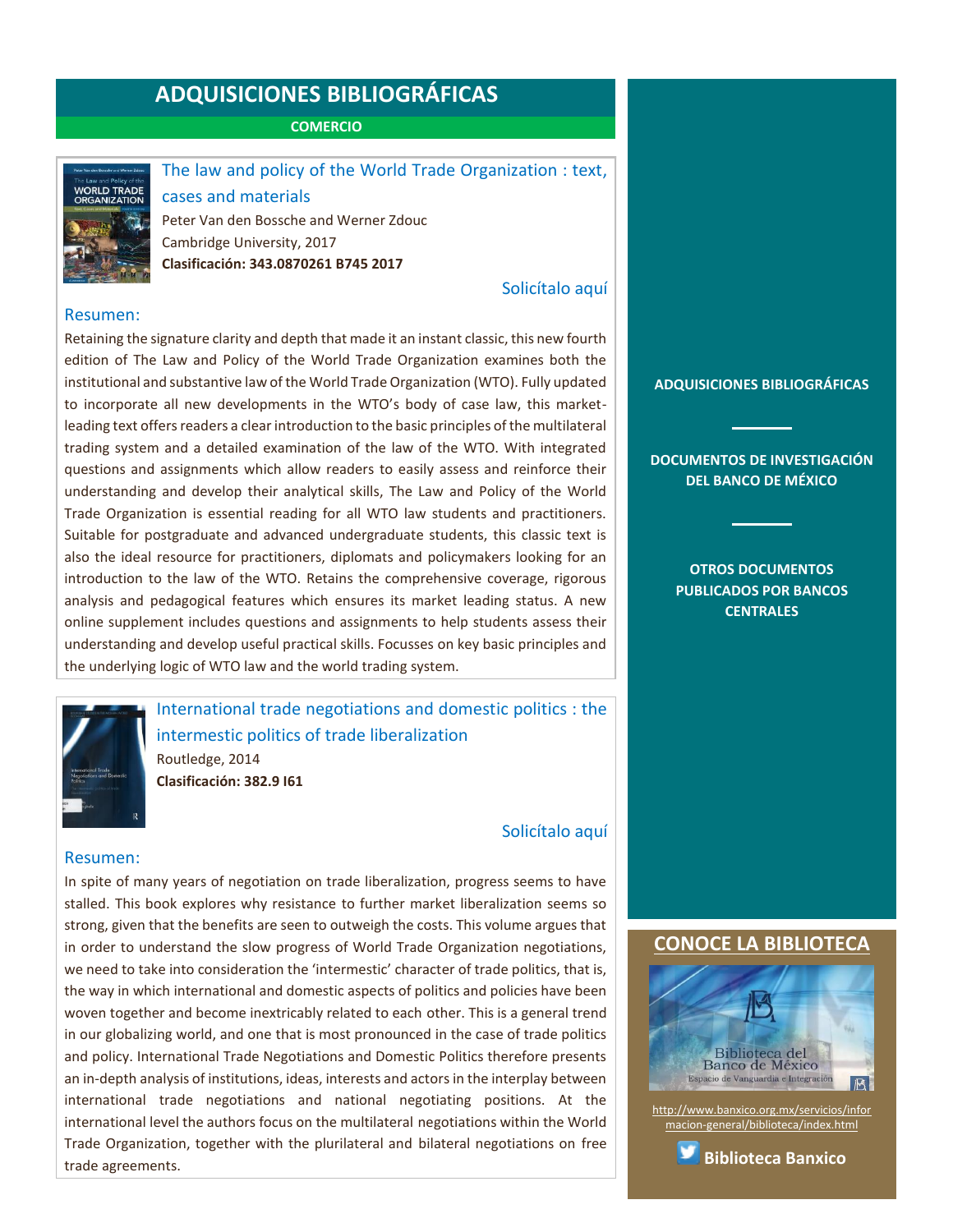**MATEMÁTICAS**



<span id="page-9-0"></span>A user's guide to measure theoretic probability David Pollard

Cambridge University, 2002 **Clasificación: 519.2 P771**

#### [Solicítalo aquí](mailto:osbib@banxico.org.mx?subject=+Solicito%20el%20siguiente%20material&body=Solicito%20en%20préstamo%20el%20siguiente%20título%20%22A%20user’s%20guide%20to%20measure%20theoretic%20probability%22%20con%20clasificación%20519.2%20P771)

#### Resumen:

Rigorous probabilistic arguments, built on the foundation of measure theory introduced eighty years ago by Kolmogorov, have invaded many fields. Students of statistics, biostatistics, econometrics, finance, and other changing disciplines now find themselves needing to absorb theory beyond what they might have learned in the typical undergraduate, calculus-based probability course. This 2002 book grew from a one-semester course offered for many years to a mixed audience of graduate and undergraduate students who have not had the luxury of taking a course in measure theory. The core of the book covers the basic topics of independence, conditioning, martingales, convergence in distribution, and Fourier transforms. In addition there are numerous sections treating topics traditionally thought of as more advanced, such as coupling and the KMT strong approximation, option pricing via the equivalent martingale measure, and the isoperimetric inequality for Gaussian processes. The book is not just a presentation of mathematical theory, but is also a discussion of why that theory takes its current form.

#### **CIENCIAS DE LA COMPUTACIÓN**



<span id="page-9-1"></span>Inequality: what everyone needs to know James K. Galbraith Oxford University, 2016 **Clasificación: 306.3 G148**

### [Solicítalo aquí](mailto:osbib@banxico.org.mx?subject=+Solicito%20el%20siguiente%20material&body=Solicito%20en%20préstamo%20el%20siguiente%20título%20%22Inequality%22%20con%20clasificación%20306.3%20G148)

#### Resumen:

Over the past thirty years, the issue of economic inequality has emerged from the backwaters of economics to claim center stage in the political discourse of America and beyond---a change prompted by a troubling fact: numerous measures of income inequality, especially in the United States in the last quarter of the twentieth century, have risen sharply in recent years. Even so, many people remain confused about what, exactly, politicians and media persons mean when they discuss inequality. What does "economic inequality" mean? How is it measured? Why should we care? Why did inequality rise in the United States? Is rising inequality an inevitable feature of capitalism? What should we do about it? Inequality: What Everyone Needs to Know takes up these questions and more in plain and clear language, bringing to life one of the great economic and political debates of our age. Inequality expert James K. Galbraith has compiled the latest economic research on inequality and explains his findings in a way that everyone can understand.

**[ADQUISICIONES BIBLIOGRÁFICAS](#page-1-0)**

**[DOCUMENTOS DE INVESTIGACIÓN](#page-2-0)  [DEL BANCO DE MÉXICO](#page-2-0)**

> **[OTROS DOCUMENTOS](#page-3-0)  [PUBLICADOS POR BANCOS](#page-3-0)  [CENTRALES](#page-3-0)**

#### **[CONOCE LA BIBLIOTECA](http://www.banxico.org.mx/servicios/informacion-general/biblioteca/index.html)**



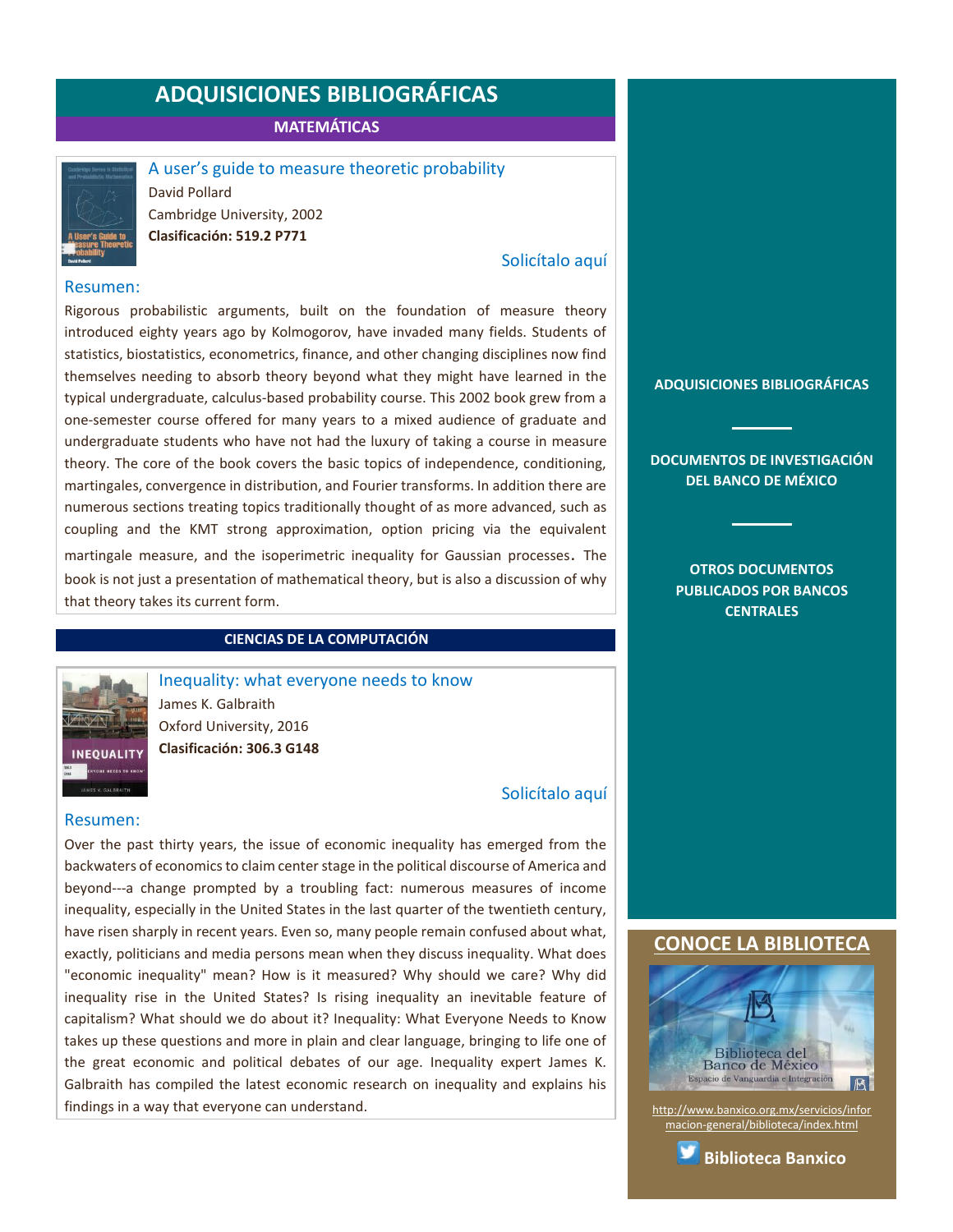# **DOCUMENTOS DE INVESTIGACIÓN DEL BANCO DE MÉXICO**



<span id="page-10-0"></span>Medición de la actividad económica en las principales zonas turísticas de playa en México a través de la luminosidad fotografiada desde el espacio

Irving Llamosas Rosas; Erick Rangel González; Maritza Sandoval Bustos Banco de México, 2018-10

### [Descárgalo aquí](http://www.banxico.org.mx/publicaciones-y-discursos/publicaciones/documentos-de-investigacion/banxico/%7B5B114FE0-C7D5-D341-0B01-3D2F31744B76%7D.pdf)

#### Resumen:

Basado en fotografías satelitales de luz nocturna de la NASA y el Departamento de Defensa de los Estados Unidos, y usando la metodología propuesta por Henderson, Storeygard y Weil (2012), el presente documento de investigación mide el crecimiento económico de las principales 15 zonas turísticas de playa en México para el periodo 1993 al 2017. Esta metodología ofrece una nueva serie de oportunidades para la medición económica de coyuntura en nuestro país, al proveer de nuevas herramientas para la medición de los cambios en la actividad económica a nivel regional, independientemente de las fronteras administrativas.

**[ADQUISICIONES BIBLIOGRÁFICAS](#page-1-0)**

**[DOCUMENTOS DE INVESTIGACIÓN](#page-2-0)  [DEL BANCO DE MÉXICO](#page-2-0)**

> **[OTROS DOCUMENTOS](#page-3-0)  [PUBLICADOS POR BANCOS](#page-3-0)  [CENTRALES](#page-3-0)**

#### **[CONOCE LA BIBLIOTECA](http://www.banxico.org.mx/servicios/informacion-general/biblioteca/index.html)**



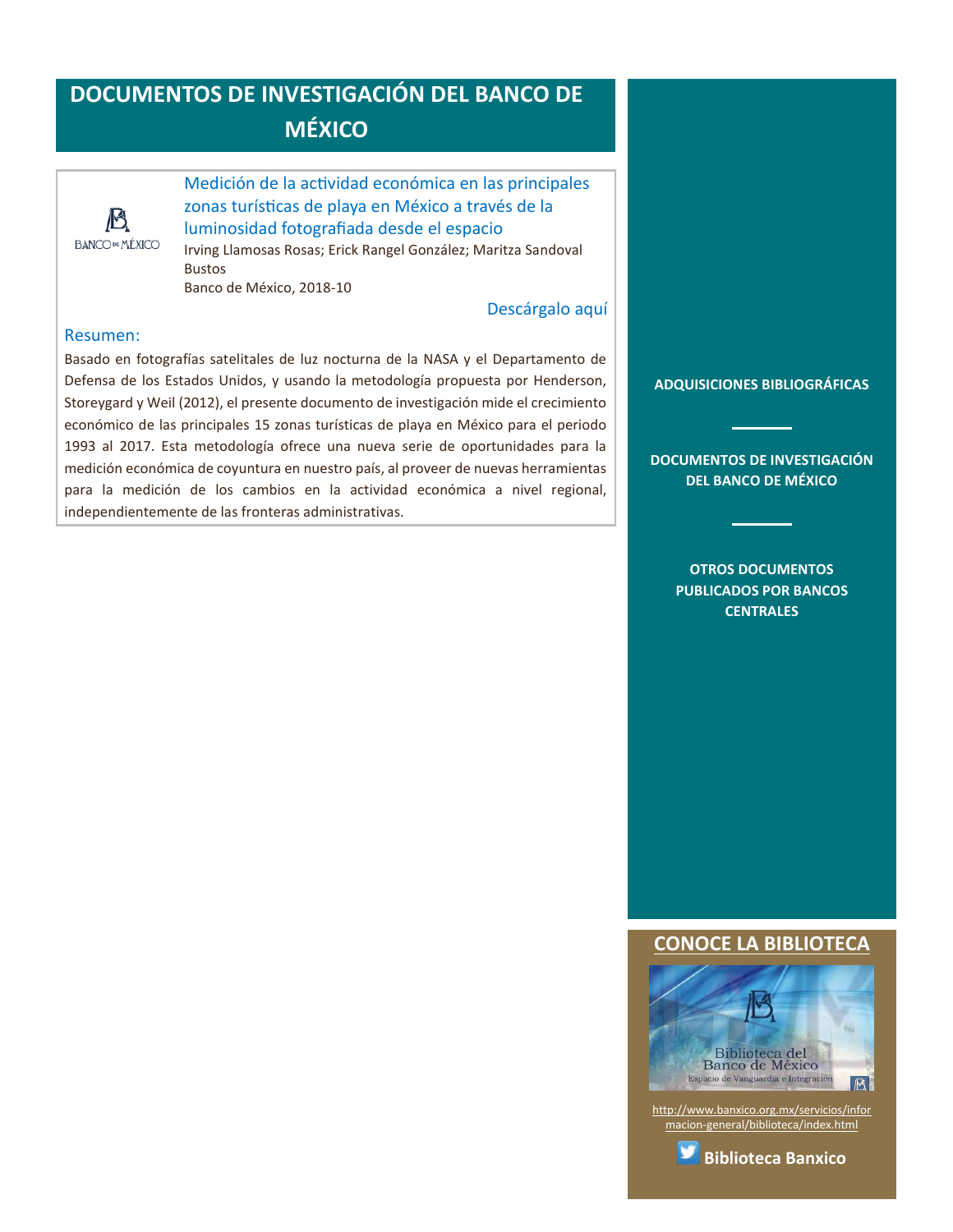# <span id="page-11-0"></span>**OTROS DOCUMENTOS PUBLICADOS POR BANCOS CENTRALES**



European banks after the global financial crisis: peak accumulated losses, twin crises and business models Martin Tobal; Lorenzo Menna Amsterdam, The Netherlands : De Nederlandsche Bank, 2018. -- 28 p. : il. -- (Working paper ; no. 600).

[Descárgalo aquí](https://www.dnb.nl/en/binaries/Working%20Paper%20No.%20600_tcm47-377454.pdf)





V. V. Chari; Juan Pablo Nicolini; Pedro Teles Minneapolis, Minnesota : Federal Reserve Bank of Minneapolis, 2018. -- 39 p. : il. -- (Working paper ; no. 752).

[Descárgalo aquí](https://minneapolisfed.org/research/wp/wp752.pdf)



Offshore profit shifting and domestic productivity measurement Fatih Guvenen; Raymond J. Mataloni Jr.; Dylan G. Rassier; Kim J. Ruhl Minneapolis, Minnesota : Federal Reserve Bank of Minneapolis,

2018. -- 54 p. : il. -- (Working paper ; no. 751).

[Descárgalo aquí](https://minneapolisfed.org/research/wp/wp751.pdf)



The impact of the global financial safety net on emerging market bond spreads Jenny Kilp, Vafa Anvari, Samantha Springfield and Crystal Roberts Pretoria, South Africa : South African Reserve Bank, 2018. -- 23

p. : il. -- (Working Paper Series ; WP/18/03).

[Descárgalo aquí](http://www.resbank.co.za/Lists/News%20and%20Publications/Attachments/8655/WP%201803.pdf)



Bank profitability and economic growth Paul-Olivier Klein and Laurent Weill Helsinki, Finland : Bank of Finland, 2018. -- 42 p. : il. -- (BOFIT Discussion papers ; 15/2018).

[Descárgalo aquí](https://helda.helsinki.fi/bof/bitstream/123456789/15581/1/dp1518.pdf)



Credit shocks, employment protection, and growth: firm-level evidence from Spain Luc Laeven, Peter McAdam, Alexander Popov Frankfurt am Main, Germany : European Central Bank, 2018. - - 64 p. : il. -- (Working paper series ; no. 2166).

[Descárgalo aquí](https://www.ecb.europa.eu/pub/pdf/scpwps/ecb.wp2166.en.pdf)

### **[ADQUISICIONES BIBLIOGRÁFICAS](#page-1-0)**

**[DOCUMENTOS DE INVESTIGACIÓN](#page-2-0)  [DEL BANCO DE MÉXICO](#page-2-0)**

> **[OTROS DOCUMENTOS](#page-3-0)  [PUBLICADOS POR BANCOS](#page-3-0)  [CENTRALES](#page-3-0)**

## **CONOCE LA BIBLIOTEC**



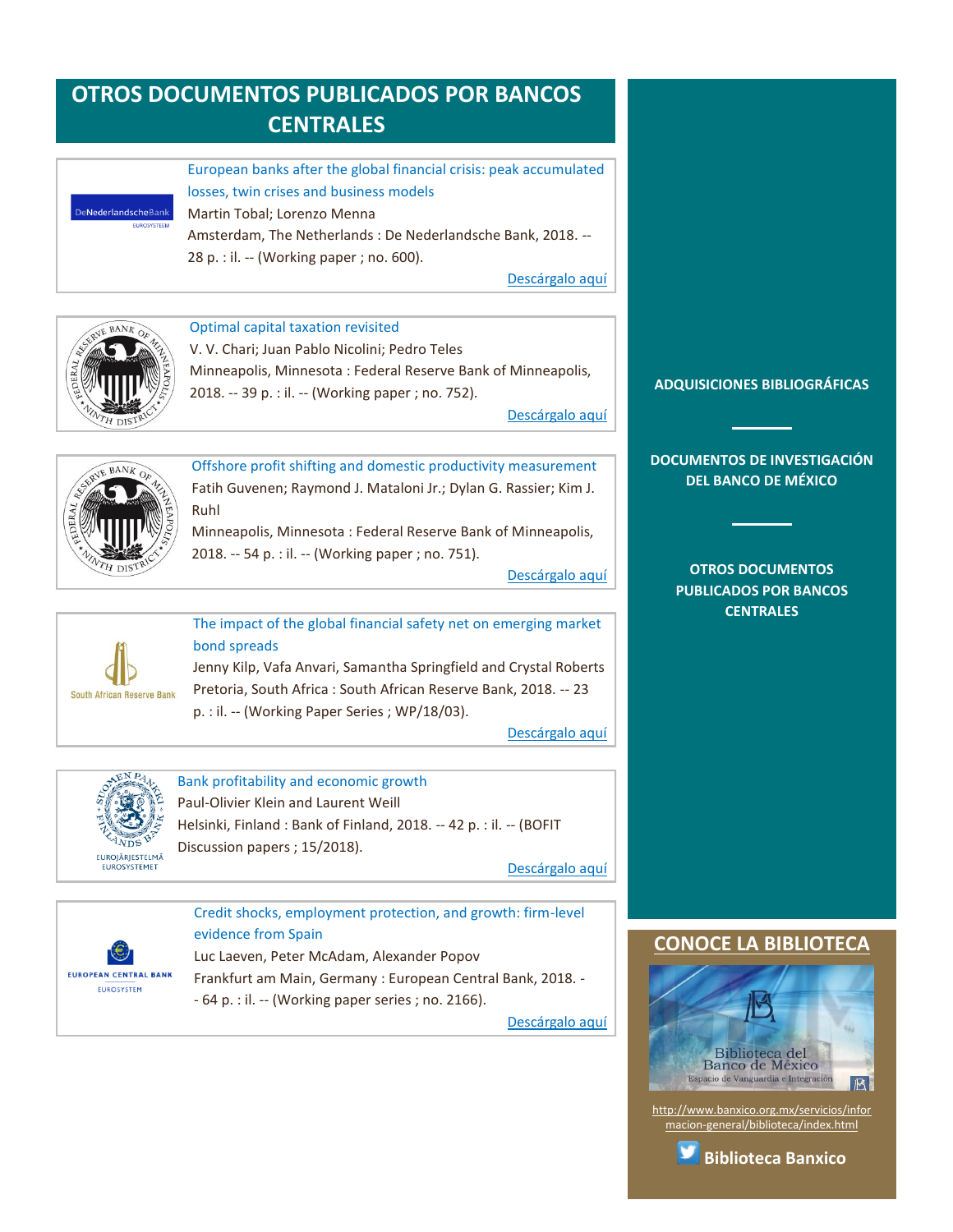# **OTROS DOCUMENTOS PUBLICADOS POR BANCOS CENTRALES**

#### Fiscal policies in the euro area: revisiting the size of spillovers Mario Alloza, Pablo Burriel and Javier J. Pérez **BANCODEESPAÑA** Madrid, España : Banco de España, 2018. -- 49 p. : il. -- (Documentos de trabajo ; no. 1820).

[Descárgalo aquí](https://www.bde.es/f/webbde/SES/Secciones/Publicaciones/PublicacionesSeriadas/DocumentosTrabajo/18/Files/dt1820e.pdf)

Extraction of inflation expectations from financial instruments in Latin America **BANCODE ESPAÑA** Alberto Fuertes, Ricardo Gimeno and José Manuel Marqués Eurosistema Madrid, España : Banco de España, 2018. -- 49 p. : il. -- (Documentos de trabajo ; no. 1819).

[Descárgalo aquí](https://www.bde.es/f/webbde/SES/Secciones/Publicaciones/PublicacionesSeriadas/DocumentosTrabajo/18/Files/dt1819e.pdf)



<span id="page-12-1"></span><span id="page-12-0"></span>Euros

<span id="page-12-2"></span>Replacement hiring and the productivity-wage gap Sushant Acharya; Shu Lin Wee

New York, New York : Federal Reserve Bank of New York, 2018. -- 49 p. : il. -- (Staff reports ; no. 860).

[Descárgalo aquí](https://www.newyorkfed.org/medialibrary/media/research/staff_reports/sr860.pdf)



<span id="page-12-3"></span>Uncertainty and hyperinflation: European inflation dynamics after World War I

Jose A. Lopez; Kris James Mitchener California, San Francisco : Federal Reserve Bank of San Francisco, 2018. -- 49 p. : il. -- (Working paper ; no. 2018-06).

[Descárgalo aquí](https://www.frbsf.org/economic-research/files/wp2018-06.pdf)



<span id="page-12-4"></span>Why have negative nominal interest rates had such a small effect on bank performance? Cross country evidence

Jose A. Lopez; Andrew K. Rose; Mark M. Spiegel California, San Francisco : Federal Reserve Bank of San Francisco, 2018. -- 30 p. : il. -- (Working paper ; no. 2018-07).

[Descárgalo aquí](https://www.frbsf.org/economic-research/files/wp2018-07.pdf)



<span id="page-12-5"></span>The money view versus the credit view Sarah S. Baker, David López-Salido, and Edward Nelson Washington, D.C. : Board of Governors of the Federal Reserve System, 2018. -- 31 p. : il. -- (Finance and economics discussion series ; no. 2018-042).

[Descárgalo aquí](https://www.federalreserve.gov/econres/feds/files/2018042pap.pdf)

#### **[ADQUISICIONES BIBLIOGRÁFICAS](#page-1-0)**

**[DOCUMENTOS DE INVESTIGACIÓN](#page-2-0)  [DEL BANCO DE MÉXICO](#page-2-0)**

> **[OTROS DOCUMENTOS](#page-3-0)  [PUBLICADOS POR BANCOS](#page-3-0)  [CENTRALES](#page-3-0)**

## **[CONOCE LA BIBLIOTECA](http://www.banxico.org.mx/servicios/informacion-general/biblioteca/index.html)**